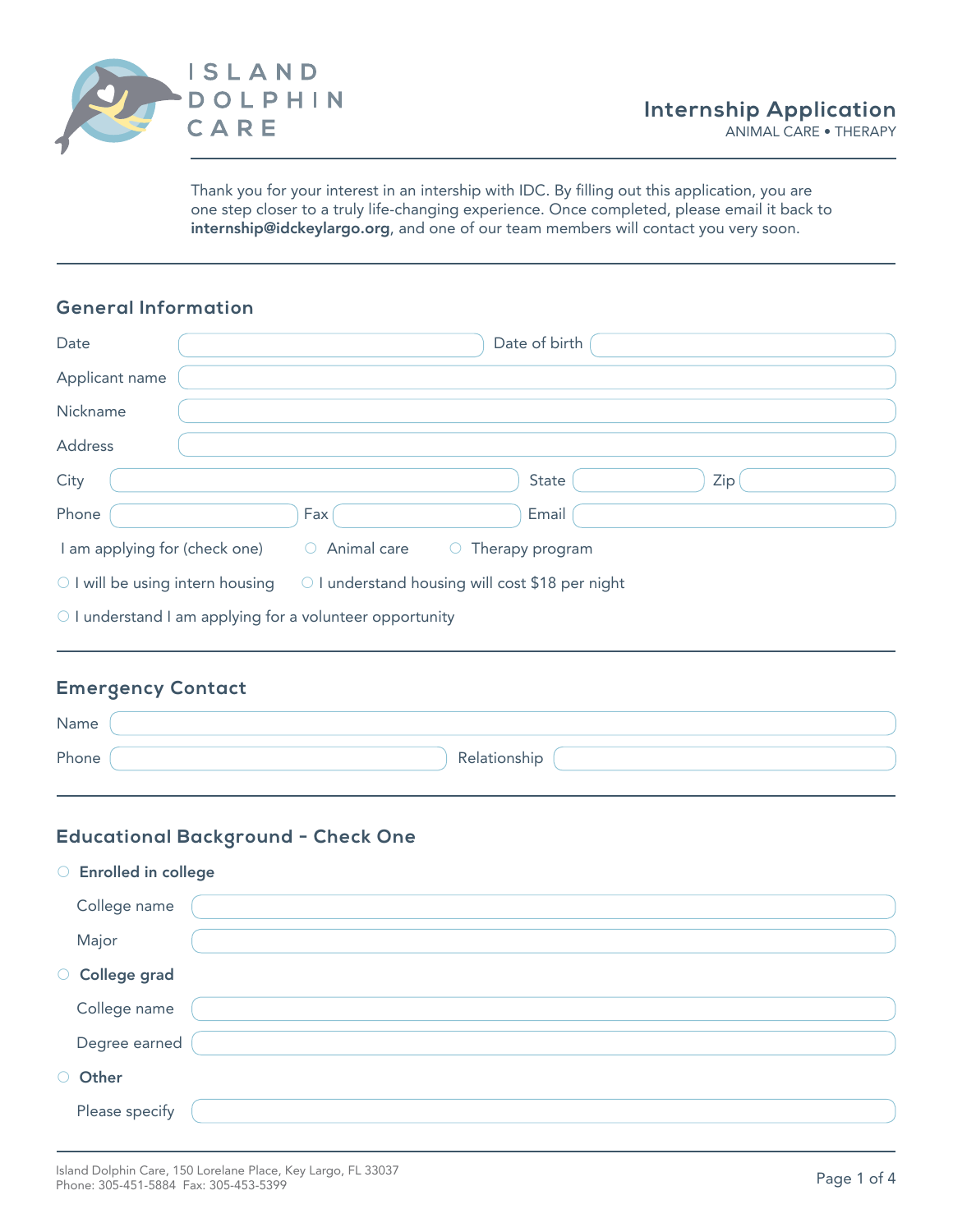# **Questionnaire**

Languages spoken

Do you have any physical, emotional, or medical conditions that would prevent you from performing the required duties of an intern?  $\bigcirc$  Yes  $\bigcirc$  No If yes, please describe

Have you been hospitalized for any of the above?  $\bigcirc$  Yes  $\bigcirc$  No If yes, please describe

Briefly describe how you were hoping to spend your time as an intern and what you hope to learn.

If you are interested in conducting a special project for school requirements during your internship, please describe your plans below. Internship responsibilities assigned by IDC staff must be first priority. *All projects must be approved prior to acceptance in the program.*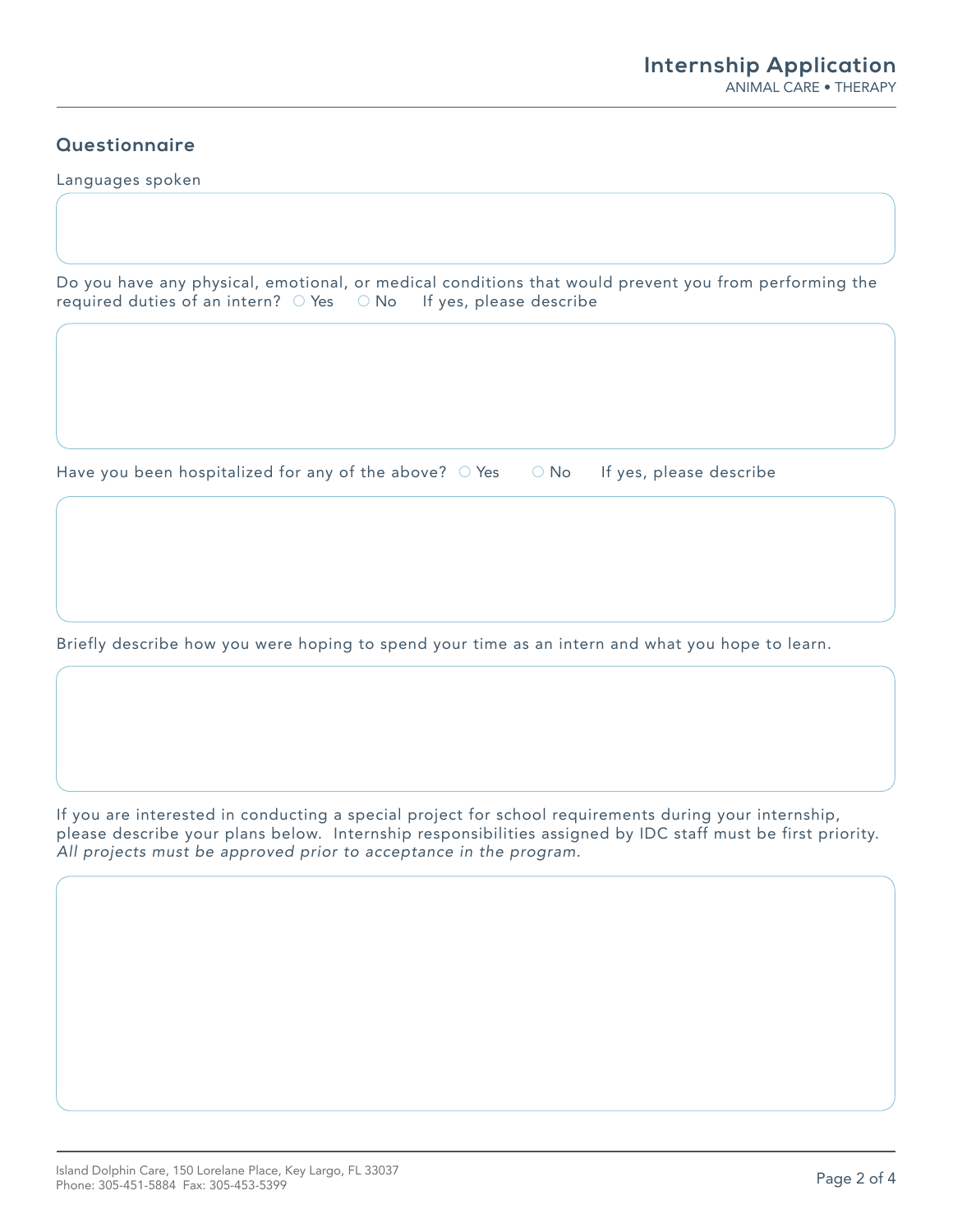When would you like to intern at our facility? Please list two different time periods when you would be available to intern. (Available positions include Spring I, Spring II, Summer I, Summer II, Fall I, or Fall II.)

| First choice  |  |
|---------------|--|
| Second choice |  |
| Third choice  |  |

Please indicate the names of two individuals who will be sending letters of recommendation on your behalf (professional, scholastic, etc.):

| 2.                                                                                              |  |
|-------------------------------------------------------------------------------------------------|--|
| Have you ever been arrested? $\circ$ Yes $\circ$ No If yes, please describe reason:             |  |
| Have you ever been convicted of a crime? $\circ$ Yes $\circ$ No If yes, please describe reason: |  |
|                                                                                                 |  |

Please describe your interest in dolphin-assisted therapy.

Tell us about yourself and include why you think this opportunity is best for you and IDC:

Please describe any volunteer work, special awards received, or applicable work experience you have participated in:

Feel free to include any other information that will help us to make our selection, such as transcripts, resumes, or related experiences.